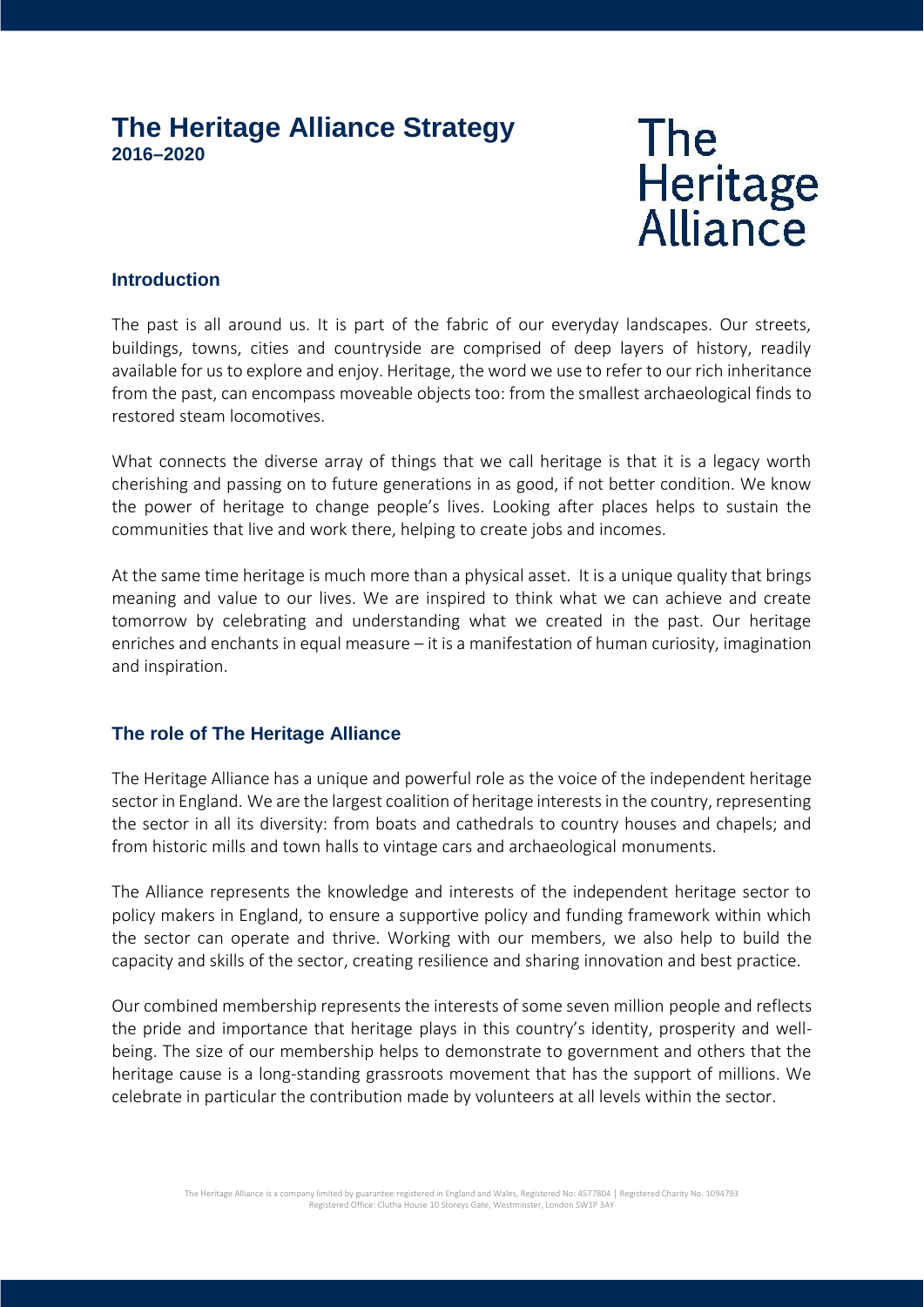## **The context in which we work**

England's heritage is a unique asset that has already contributed to our economy recovery from the financial crisis of 2008. It is also popular:

- Three quarters of British adults agree the government has a moral obligation to protect our heritage (74%). An even larger proportion agrees that the UK's heritage needs to be protected (79%).
- Four in five say the UK's heritage is important in attracting tourists from over the world (81%).
- Only one in five British adults agree that Heritage is obstructive to future housing developments (18%).
- Only one in ten (10%) think the UK's heritage does not contribute anything to the country.
- A majority of Britons say heritage is important to them personally (59%).
- Three in five agree that the heritage sector makes an important contribution to the creative industries (61%), and three quarters say the UK's heritage is important for the economy (73%).

## *Source: ComRes for The Heritage Alliance, November 2015*

These figures are reflected in the participation rates for heritage, which show an increase in the number of people seeking heritage experiences, whether as visitors or volunteers.

At the same time, heritage is facing a host of challenges. Politically, as the willingness of the state to intervene reduces, we can no longer afford to be dependent on government grants or subsidies. Cuts in public spending mean that vital local authority services are under threat, as indicated by a decline in the number of historic environment services posts. In a world of even greater competition for diminishing public resources, the heritage sector needs to work even harder to make its case both financially and politically.

The boundaries of what we consider to be heritage continue to expand. Yet while our view of what comprises heritage continues to widen, only a small fraction of this is formally designated and protected. A key aim of the Alliance is to ensure that the breadth of what constitutes heritage is appropriately served by fiscal, statutory and policy frameworks that support responsible stewardship.

Change can represent significant opportunities as well as threats. The pace of technological change is daunting to many, yet digital channels are providing new and inclusive ways of understanding and promoting heritage. In an era of political devolution, heritage organisations have a role in sharing their knowledge and expertise to inspire and support the capacity of communities to shape and care for their local environment. New ways of expressing the value of heritage are needed to attract new investment into the sector.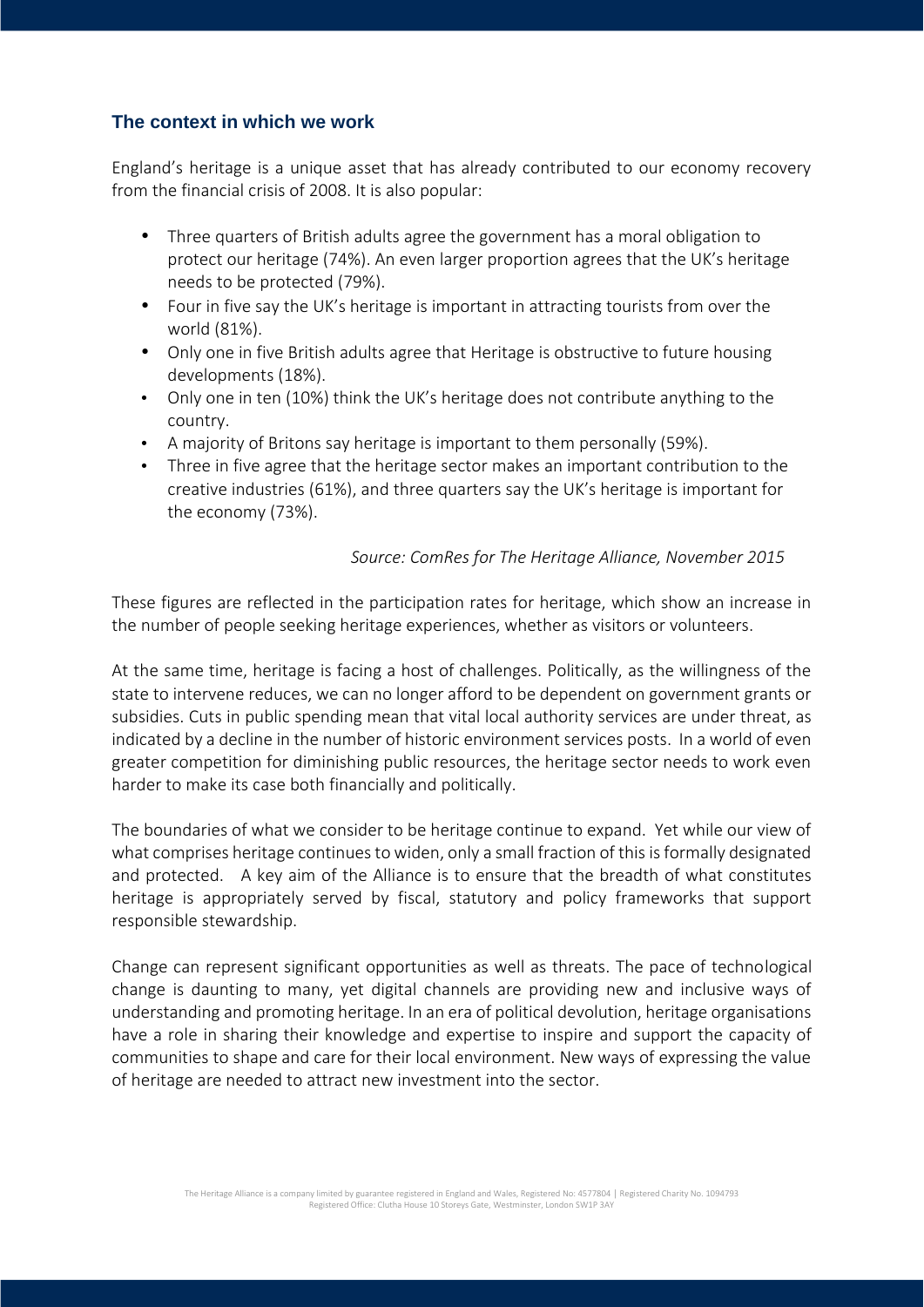The political cycle in England now operates on a five-yearly basis. With the next general election in England due in 2020, it makes sense for the Alliance's new strategic plan period to coincide with this timeframe. Therefore, this strategy runs from January 2016 through to December 2020. Business plans are developed year-by-year on the basis of the overall objectives set out in this strategy.

## **Our Vision**

Our vision is for a society in which England's historic environment and wider cultural heritage is valued, supported and is able to enrich everyone's lives. We believe this can be achieved through the sympathetic, sustainable and imaginative use of the past around us, and by increasing the understanding and enjoyment of all kinds of heritage by everyone, not least the decision makers in Government who set the regulatory, fiscal and policy frameworks for the care of our heritage. We aim to achieve our vision by harnessing the skills, strengths and talents of our members.

#### **Our Strategy**

For the next five years, The Heritage Alliance will make a critical contribution to bringing about our overall vision by focusing our efforts and resources in the following areas:

#### **1. Advocacy**

We will use effective advocacy to persuade others, including public bodies at national and local level, to support the Alliance's specific policy objectives, as set out in our manifesto for the 2015 election and other policy documents.

#### *Specific activities:*

- We will be an assertive and confident advocate for heritage.
- We will draw on our members' knowledge and expertise and work with them to influence the regulatory and fiscal frameworks for heritage.
- We will develop partnerships, including with those beyond the heritage sector both at home and internationally, to help us achieve our policy objectives.
- We will keep our policy objectives under review, always taking account the views of our members.